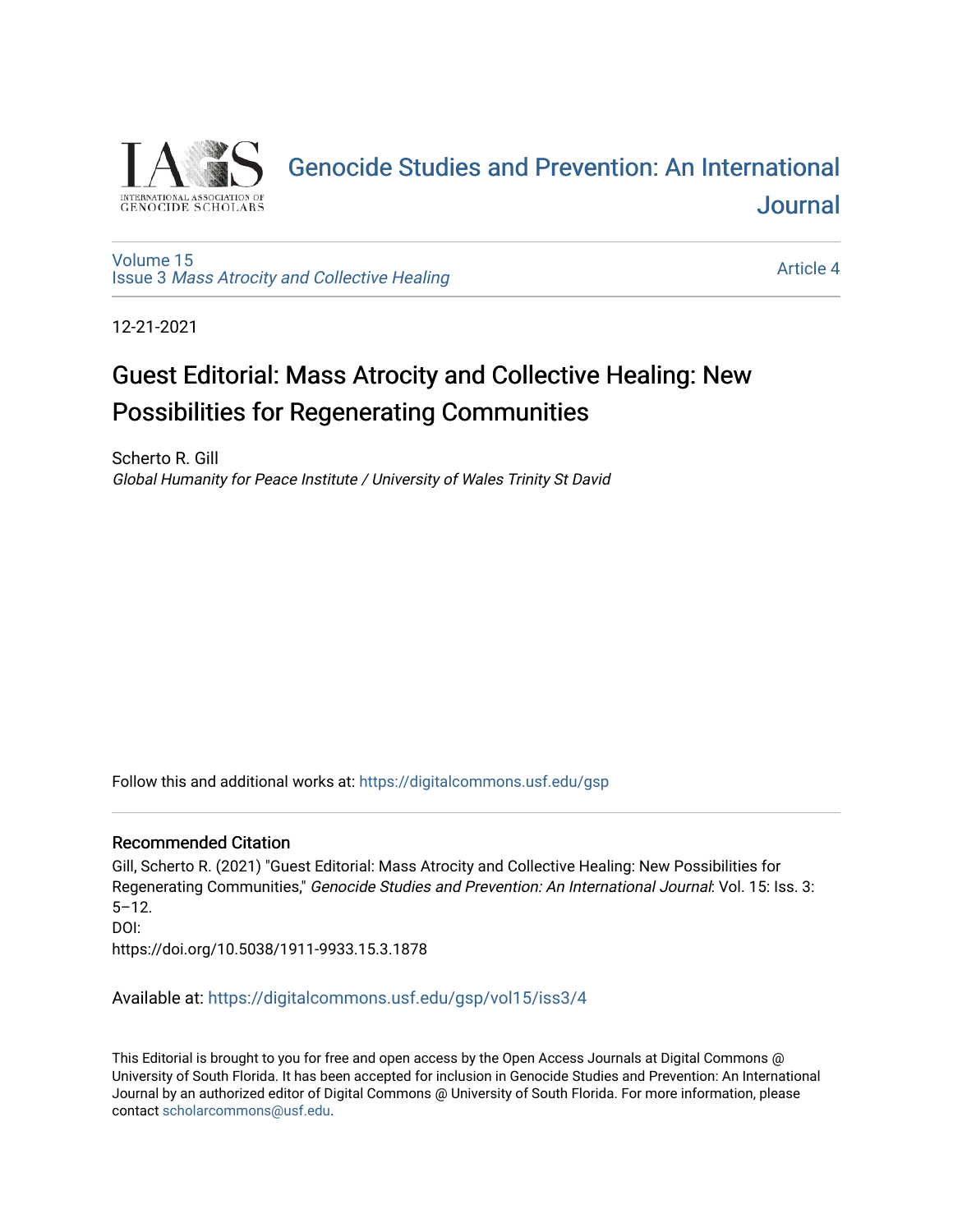# Guest Editorial: Mass Atrocity and Collective Healing: New Possibilities for Regenerating Communities

## Acknowledgements

This special issue is inspired by the UNESCO commitment to its Slave Route Project, and encouraged by the Guerrand-Hermès Foundation for Peace's vision for collective healing. It has received editorial support from Alice McCarthy Sommerville.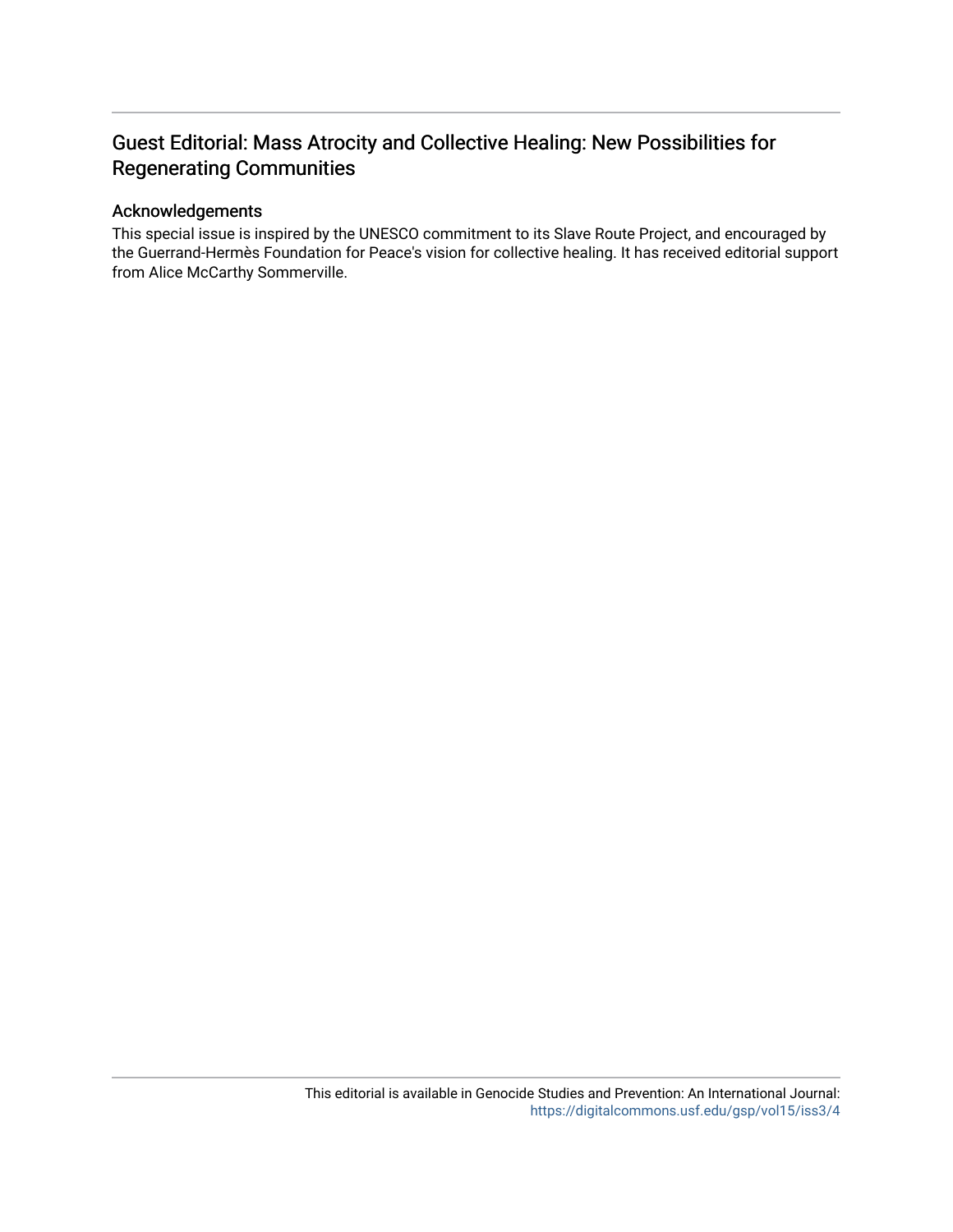#### **Introduction**

In the wake of large-scale atrocities, such as the transatlantic trade of enslaved Africans and slavery, genocide, and apartheid, human sufferings can haunt communities and societies for generations. The potential traumatic effects of such brutality may persist in different guises, including physical and psychological ill-health, intercommunal hostilities, polarization, and further violent conflicts. At the same time, whilst peoples, communities, and societies experience the harms associated with past barbarities, they may continue to be subject to the underlying root causes of violence and their prevailing legacies, such as social deprivation, economic exploitation, institutionalized discrimination, and other forms of injustice.

<span id="page-2-2"></span>There has been recognition that mass atrocities can have long-term impact on individuals, groups, and communities in significantly damaging ways, including the resulting traumas, not least cultural trauma, and intergenerational trauma. Despite such harrowing effects, it is also suggested that a greater part of our global society tends to live with these harmful consequences of historical catastrophes, often unconsciously.<sup>[1](#page-2-0)</sup> Communities can live with the aftermath of historical violence unconsciously for a number of reasons. It is either because these events had happened so long ago that it has become impossible to associate the present sufferings with the damage caused in the distant past; or due to a lack of an awareness of these connections; or owing to collective amnesia, which is a way to protect communities from continued anguish. Some have even suggested that living with and experiencing collective trauma unconsciously can be symptoms of prolonged traumatization.[2](#page-2-1) This not only highlights the needs to reckon and learn from humanity's collective past, and to acknowledge the crimes committed and the wounds inflicted, but more importantly, recognizes the imperative of collective healing.

<span id="page-2-3"></span>Despite this imperative, collective healing of mass trauma has not always been regarded as a significant pathway to community regeneration, global well-being, and lasting peacefulness. Healing practices, where available, tend to be patchy and limited, and seeking healing is often regarded as an individual's responsibility rather than a societal process. This individualistic conception of healing fails to recognize the systemic nature of mass atrocities and their structural roots. Therefore, traumatized communities and societies can be made to feel even more vulnerable, disempowered, and alienated by the continued culture of violence.

Although ongoing scholarship and research have attempted to bring forward theoretical debates from multifarious perspectives concerning historical trauma and collective healing, there remain severe limitations. For instance, little attention has been paid to interrogate the conspiring structural process of *wounding* that was strategically conceived, and systematically carried out by *actors* with the intention to benefit from the mass brutality, as in the case of transatlantic trade of enslaved Africans and slavery. Equally, there is a lack of focus on linking the different symptoms of trauma lodged in the national and regional geopolitical tensions and systemic injustice to the historical events that had resulted in the deep wounds in

<span id="page-2-0"></span><sup>&</sup>lt;sup>[1](#page-2-2)</sup> Tshombe Miles, "Reflecting on the Legacy of Brazilian Slavery and Reimaging Afro-Brazilian Agency," *History Compass* 17, no. 1 (2019), 8.

<span id="page-2-1"></span>Thomas Hübl and Julie Avritt, *Healing Collective Trauma: A Process for Integrating Our Intergenerational and Cultural* [2](#page-2-3) *Wounds* (Louisville: Sounds True, 2020).

Scherto R. Gill. "Guest Editorial: Mass Atrocity and Collective Healing: New Possibilities for Regenerating Communities." *Genocide Studies and Prevention* 15, no. 3, 5–12. [https://doi.org/10.5038/1911-9933.15.3.1878.](https://doi.org/10.5038/1911-9933.15.3.1878) © 2021 *Genocide Studies and Prevention*.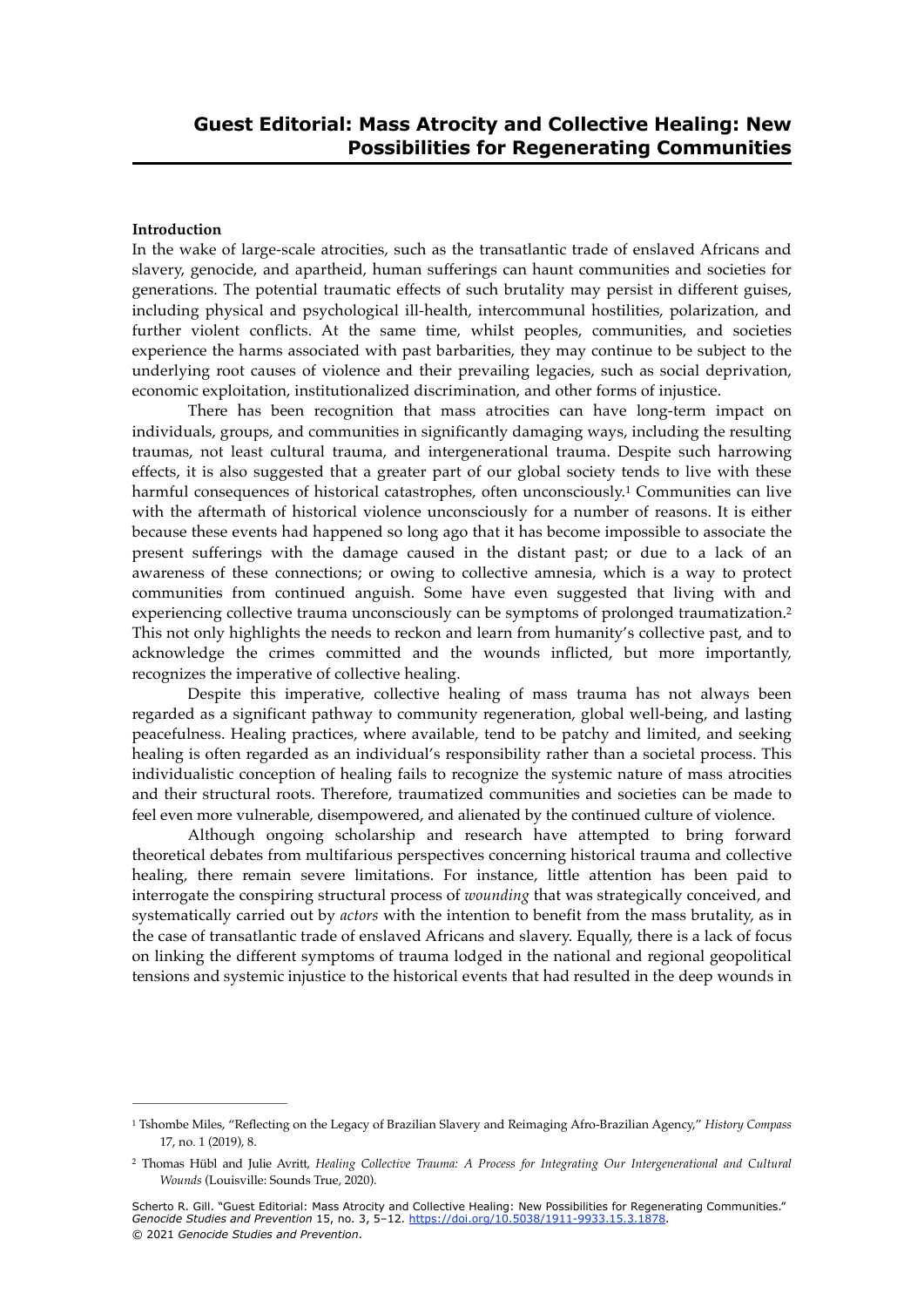<span id="page-3-7"></span><span id="page-3-6"></span><span id="page-3-5"></span>the first place. As such, land inequality in Colombia, $3$  socioeconomic deprivation in Brazil, $4$ white supremacy suffered by African and indigenous Americans in the  $US<sub>2</sub>$ <sup>[5](#page-3-2)</sup> and ethnic fractionalization, fragmented political structures, and political fragility in some countries in Africa, $6$  can easily be treated as "issues" or "problems" in their own right, rather than tracing them to the dehumanizing acts of transatlantic slavery.

<span id="page-3-8"></span>As global communities continue to be confronted with racism, a truly harmful consequence of transatlantic slavery, a great deal of research has been devoted to peoples' and communities' experiences of racial injustice and discrimination. This focus on racism *per se* can present us with two kinds of undesired phenomenon. One is that the more scholarships and grassroots efforts lay emphasis on the "racialized" experiences of peoples of color, the more their victimhood is accentuated, and the more the segregation is reinforced between the "races" and peoples of different skin colors. The other is that when "race" becomes the center of investigation and inquiry, and notwithstanding the critique to institutional racism, the systemic roots of racism, i.e., capitalist economy, and associated instrumental mentality and the ideology of human hierarchy, can remain unquestioned. Hence since the abolition of slavery, and the end of colonial occupation, slavery has prevailed, albeit in different garbs, and colonization has continued, not limited to those who live in non-self-governing territories, but through more subtle, and more deeply seated form of colonization, from educational system, to language and discourse, from epistemic foundation, to our ways of perceiving justice.

<span id="page-3-9"></span>Therefore, for the UNESCO Slave Route Project (SRP), and the Guerrand-Hermès Foundation for Peace (GHFP)[,](#page-3-4)<sup>[7](#page-3-4)</sup> the challenges of confronting mass atrociousness include addressing the need to acknowledge historical acts of violence, understanding the harmful impacts of legacies sustained by continued social injustice, and examining the very structure that has perpetuated systemic dehumanization. To confront these challenges, the UNESCO SRP and the GHFP developed a partnership initiative, seeking to investigate the connection between past large-scale atrocities, such as the transatlantic slavery, their harmful effects on successive generations of peoples and communities, as well as the wide-spread racism in contemporary western societies.

To this end, the UNESCO SRP/GHFP partnership launched two international symposia on the relevant topics in 2018 and 2019; a research to propose a conceptual framework for understanding the notion of healing wounds in 2019, and a desk review to map out existing approaches to and practices of collective trauma healing in 2020–2021. The interdisciplinary dialogue, philosophical investigation into key concepts, and exploration of relevant literature and findings in the intersecting fields of research and study have not only resulted in rich insights into general questions concerning mass brutalities and trauma, but also deepened the partners commitment to further expanding our understanding of collective healing.

Accordingly, this Special Issue brings forward six articles from the above process. It aims to contribute to emergent critical voices in research about collective trauma and collective healing by introducing novel perspectives and inviting further debates on the relevant issues evoked. For this reason, the Special Issue focuses on collective healing through a number of prisms. First, it delves into the notions of *wounding* and trauma, with a view to advance a well-

<span id="page-3-0"></span>Daron Acemoglu et al., "Finding Eldorado: Slavery and Long-Run Development in Colombia," *Journal of Comparative* [3](#page-3-5) *Economics* 40, no. 4 (2012), 534–564.

<span id="page-3-1"></span><sup>&</sup>lt;sup>4</sup>Ibrahima Thiaw and Deborah L. Mack, "Atlantic Slavery and the Making of the Modern World: Experiences, Representations, and Legacies: An Introduction to Supplement 22," *Current Anthropology* 61, no. 22 (2020), 151; Daniela Issa, "Reification and the Human Commodity: Theorizing Modern Slavery in Brazil," *Latin American Perspectives* 44, no. 6 (2017), 96.

<span id="page-3-2"></span><sup>&</sup>lt;sup>[5](#page-3-7)</sup> Moon-Kie Jung, *Beneath the Surface of White Supremacy: Denaturalizing US Racisms Past and Present (Stanford: Stanford* University Press, 2015).

<span id="page-3-3"></span>Graziella Bertocchi and Andrea Guerzoni. "Growth, History, or Institutions: What Explains State Fragility in Sub- [6](#page-3-8) Saharan Africa?," *Journal of Peace Research* 49, no. 6 (2012), 769–783.

<span id="page-3-4"></span>UNESCO SRP and GHFP have jointly supported the research and symposia from which this Special Issue has [7](#page-3-9) emerged.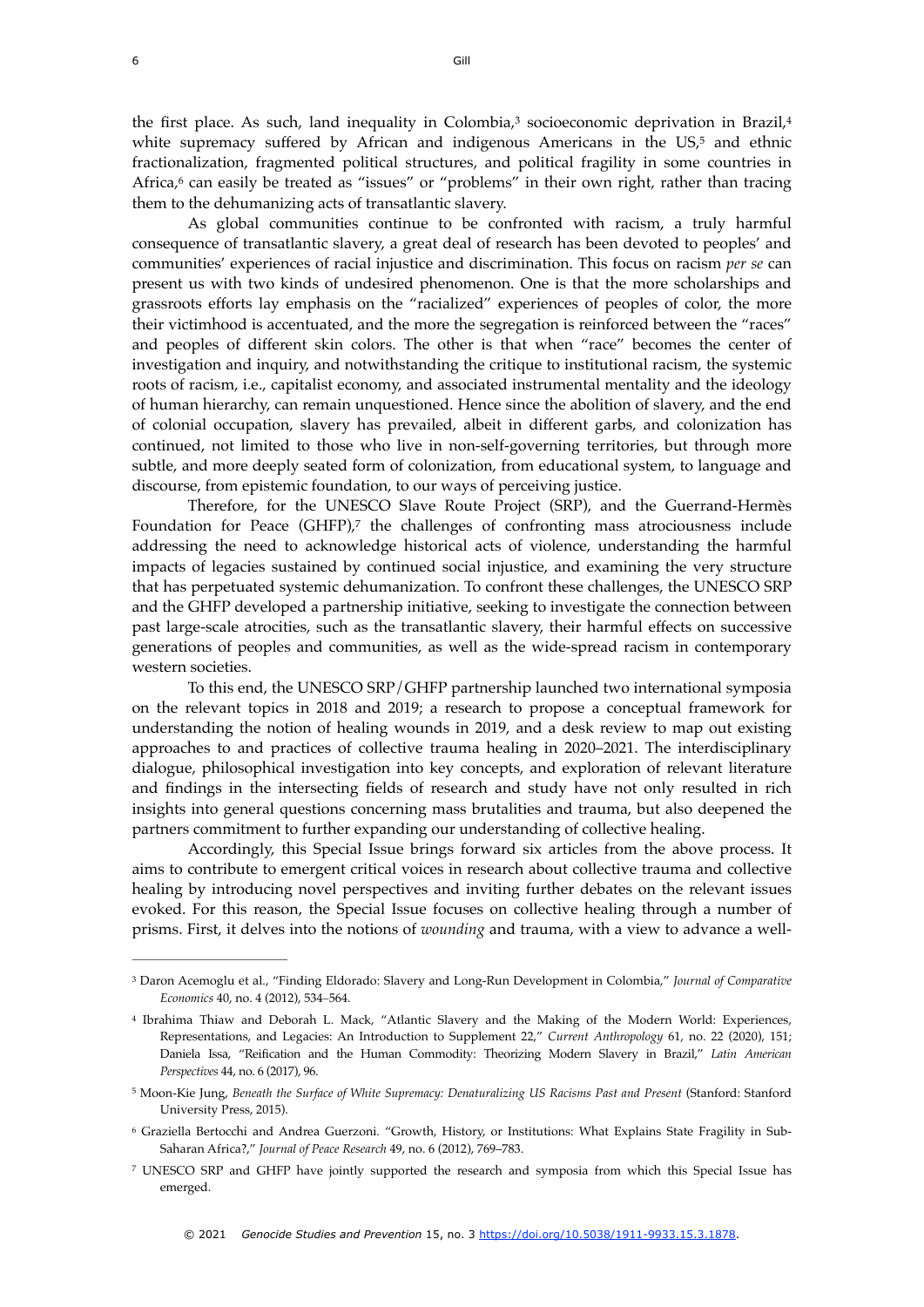argued theoretical framework for understanding collective healing. Second, it identifies underlying ethical pillars for collective healing, especially the principles of equality and wellbeing that affirm human dignity founded on our intrinsic non-instrumental value as persons. Third, it interrogates one of the deeply seated root causes of transatlantic slavery, and establishes a connection between capitalist expansion and systematic subjugation of human beings to brutal forces for the sake of materialistic production and wealth accumulation. Thus this Special Issue attempts to survey historical dehumanization in some of the mass atrocities, probe their continued legacies in contemporary societies in Africa, Europe, and the Americas, and highlight some of the promising political, psycho-social, and grassroots approaches to collective healing in various contexts. In doing so, it further reflects on the conceptual, methodological, and structural challenges involved when moving towards collective healing.

It is important to note from the outset that the original candidate articles covered a wider range of contexts and atrocities, including transatlantic slavery, genocides in the 20th century, violent displacement of aboriginal communities, ethnic cleansing, and intercommunal violence. However, due to peer-review decisions and spaces allowed, this Special Issue only contains a collection of articles that focus their explorations mostly on the wounds of transatlantic slavery, with one article which reflects and evaluates the effectiveness of healing in wider and more diverse contexts.

Given this narrow focus, by bringing forward the aforementioned dimensions of investigation and interrogation, this Special Issue attempts to make a case for the imperative of collect healing of large-scale dehumanizing atrocities and the resulting wounds. Whilst developing original ideas, and suggesting innovative perspectives, the articles included here have also actively built upon relevant ideas and perspectives of other scholars, researchers, and practitioners. In this way, the Special Issue truly creates a space for further dialogue.

#### **Wounding and Collective Trauma**

To understand the effects of past mass atrocities, and to address the harms of collective trauma endured by peoples of successive generations, communities, and societies, it requires a theoretical analysis on the notion of "healing wound." Clearly, "healing" can only be derivative on "wound," with reference to relevant concepts of "wounding" and "woundedness." A normative inquiry can help investigate what constitutes "being wounded" and thereby "healing wounds," and enable us to interrogate the different meanings that "collective healing" might have in various contexts of historical violence. In addition, a normative inquiry may also help propose a theoretical framework for understanding collective healing (of historical wounds) in all its dimensions. The theoretical framework further offers a conceptual compass for guiding collective healing practices in the communities, and for directing our evaluative appreciation and critical appraisal of these practices in contexts.

Take the analysis of the woundedness from the transatlantic slavery as an example. What was extremely pernicious about the kind of wounding inflicted during the transatlantic slavery is that these callously violent acts were *dehumanizing*. They were dehumanizing because they made peoples and communities at the receiving ends of such acts feel that they were robbed of their dignity as persons, not just being deprived of basic livelihood, but of any opportunity to live a full human life. No doubt there are other kinds of harm and mass damage, such as the huge losses during natural disasters, that can be extremely traumatizing. However, the kind of harm endured by the enslaved and the communities of their descendants (e.g., African and indigenous) was especially malicious owing to the fact that the woundedness was perpetuated calculatedly and strategically by *actors* (individuals, groups, corporations, and countries). These actors coordinated and channeled available powers and resources, including the powers of economic and political institutions, supported by epistemic, religious, ideological, and discursive resources, with a sole intention to enslave other human beings and to profit from the subjugation of their bodies, minds, and spirits.

Historically, the dehumanizing acts of the trade and enslavement of African and indigenous peoples had made transatlantic slavery a global economic institution through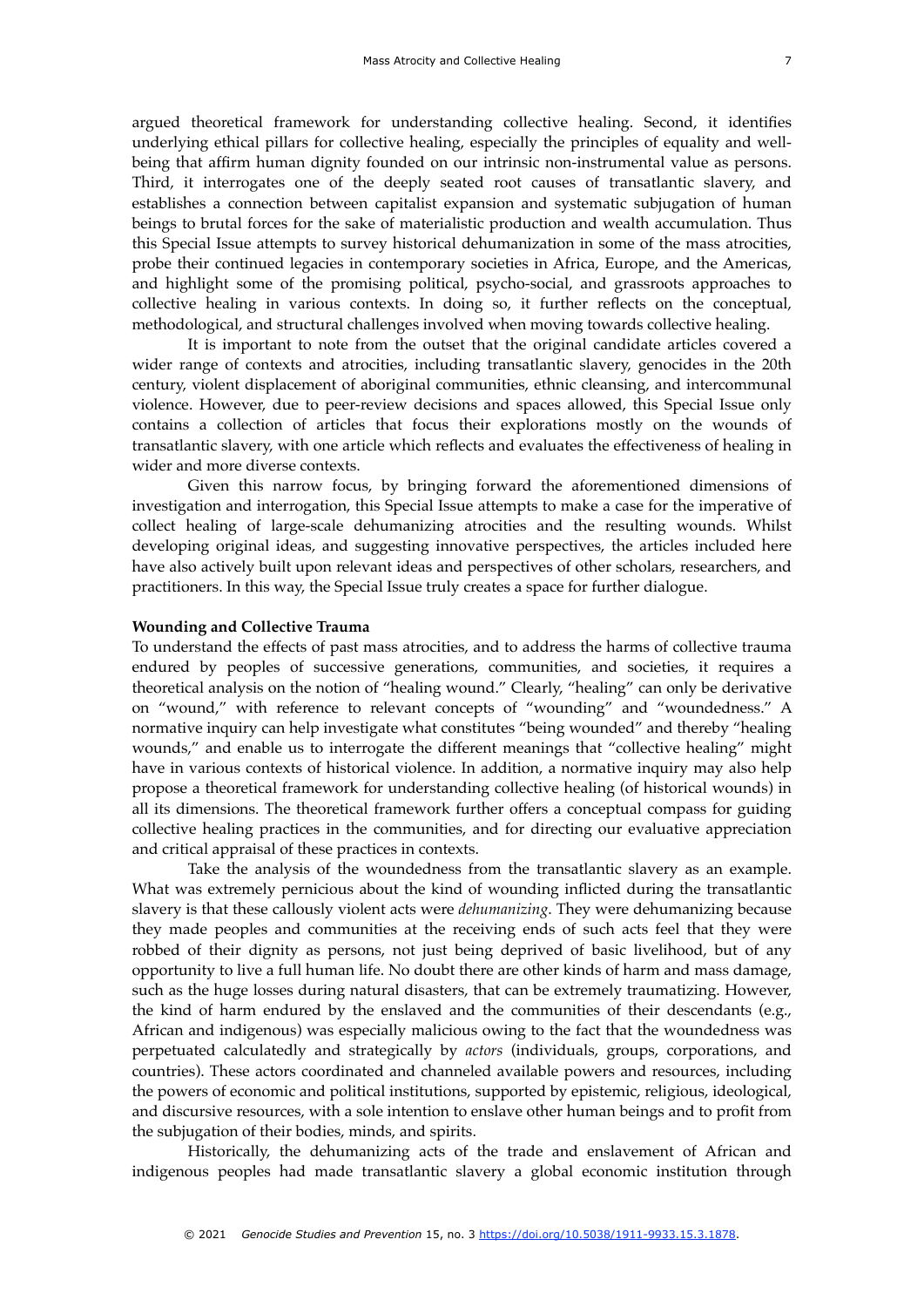coerced labor, forced migration, and violent displacement of peoples from their homelands. Notwithstanding the lives perished in these processes, the injuries have been experienced and sustained by the formerly enslaved, their descendants of many generations, and the relevant communities. The harms are multi-dimensional, i.e., material, physical, psychological, socialrelational, and spiritual. Most observable are the dehumanizing and polarizing relationships between the communities and societies of the actors who have directly and indirectly benefited from slavery, and those who have suffered the pains and legacies of the historical wounds. All these harms are further perpetuated by the same structural and institutional conditions that have once permitted and even encouraged the dehumanizing acts of callousness.

This suggests that being wounded by mass brutalities can be perceived along these four dimensions, including the historical dehumanizing acts *per se*, the effects of the trauma on the injured communities, dehumanizing relationships thus propagated, and the continued structural dehumanization that perpetuates these the damages from these wounds. A common thread linking all four dimensions of collective trauma is dehumanization which represents a gravest form of harm. It is gravest because the woundedness can have prolonged damaging effects on many generations of peoples and communities.

Through a normative inquiry into collective trauma and collective healing, this Special Issue joins other similar effort in examining the severity of the losses, e.g., the loss of meaningful life and the loss of human dignity. A working conclusion is that being subject to physical, psychological, and spiritual harm and being deprived of human dignity is in the direct consequence of the trauma of transatlantic slavery. It was a systematic denial of the enslaved and their descendants' human experiences, subjectivities, social relations, and cultural practices. Such woundedness is therefore collective in nature, and the trauma is likewise collective. Conceptualizing transatlantic slavery as collective trauma, including acknowledging the historical dehumanizing events, and continued structural dehumanization, can serve to strengthen our understanding of the methodological approaches to and the practices of collective healing.

#### **The Non-Instrumental Value of Persons and Well-Being**

To interrogate the pernicious nature of transatlantic slavery and continued exploitation, it requires the idea of equal non-instrumental value of all persons. In other words, humans should be respected as beings of intrinsic (non-instrumental) value. Such respect does not depend on who we are, where we are from, or what we have done. In this sense, no persons should be treated purely instrumentally. This is where human dignity truly lies, and enslavement, commodification, colonization, and objectification all fail to respect persons as beings of noninstrumental value because these acts treat human beings solely as means to an end.

Dehumanizing acts are particularly harmful because they can result in people feeling alienated from a self-conscious awareness of their dignity as beings who have non-instrumental value. This understanding of non-instrumental value of all persons also gives rise to the appreciation of equal worthwhileness of all people. Equality in this sense is more than equal access to opportunities, resources, political processes, and so forth. Equality thus conceived proposes that all lives should be respected equally. Following this logic, we can see that when actors (individuals, groups, corporations, and states) fail to respect other people as beings of non-instrumental value, and treat other human beings purely instrumentally, they are likewise alienated from a self-conscious awareness of their dignity. This suggests that collective healing must involve perpetrators or actors of violent atrocities.

<span id="page-5-1"></span>When applying the lens of the equal worthwhileness of all persons in examining the harms of transatlantic slavery, it necessitates a conceptual bridge that connects such harms to the loss of dignity as persons. Here lies the notion of holistic human well-being, $\frac{8}{3}$  $\frac{8}{3}$  $\frac{8}{3}$  without which, life becomes unbearable, hollow, and futile. Well-being can help us understand that the brutality

<span id="page-5-0"></span>Garrett Thomson et al., *Happiness, Flourishing and the Good Life: A Transformative Vision for Human Well-Being* (London: [8](#page-5-1) Routledge, 2020).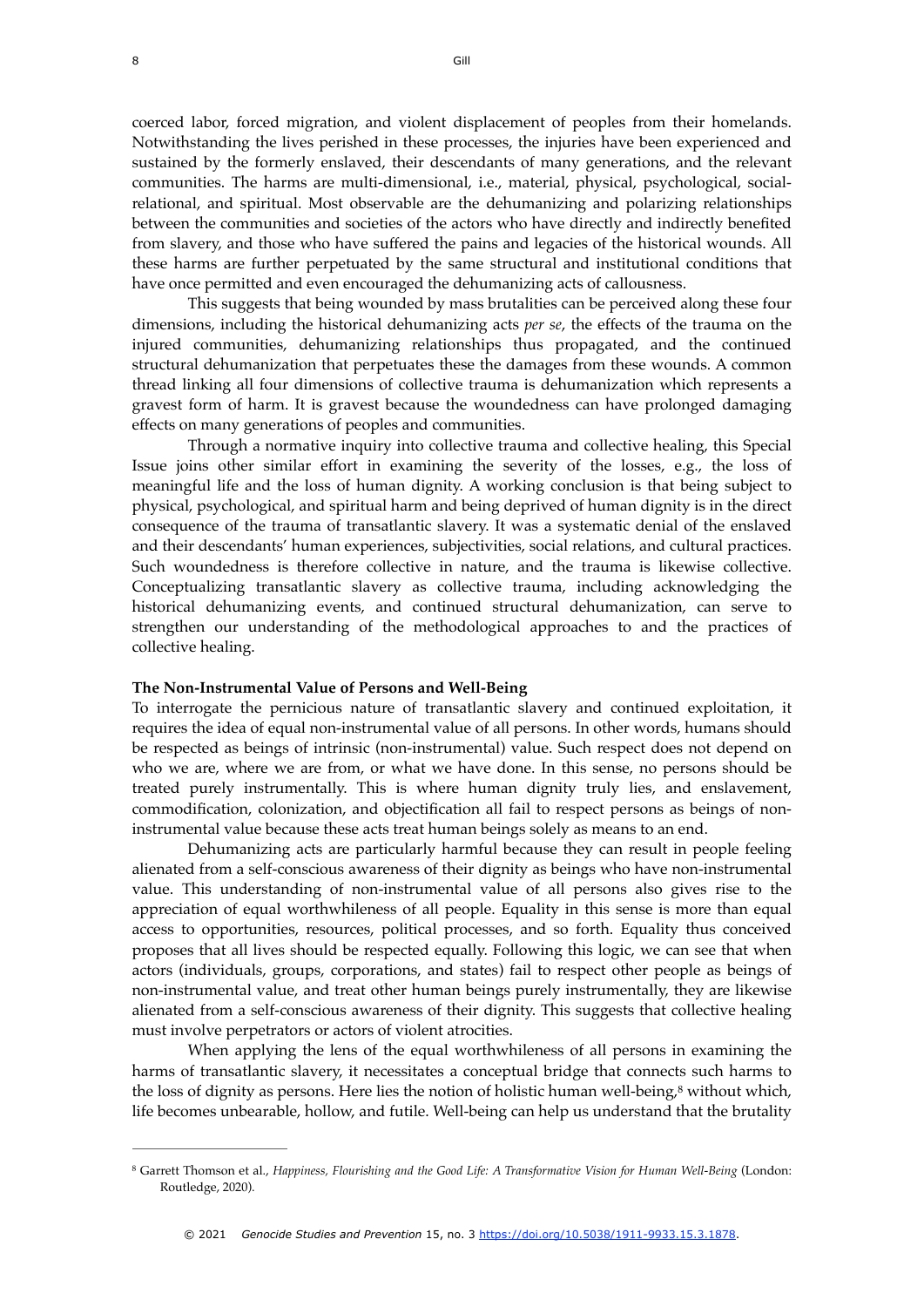of enslavement is an element of ill-being, the opposite of well-being and human dignity. This way, well-being can also enable us to characterize conceptually what might ultimately constitute healing. In other words, collective healing is not merely to repair the damage, but more importantly, collective healing allows the emergence of a fuller and more enriched life.

<span id="page-6-3"></span>Briefly, in this Special Issue, well-being is defined as being well, living well, and becoming well holistically, which involves our engaging in activities, processes, experiences and relationships that are meaningful for us, our appreciating these as non-instrumentally valuable inour life, and our self-conscious awareness that all is going well with our life.<sup>[9](#page-6-0)</sup> Well-being thus defined can allow us to see clearly how the effects of trauma impede on people's lives in different dimensions. It provides a lens for us to examine the quality of human life without reducing it to mere material wealth, physical health, or purely positive sensation. Indeed, wellbeing can enable the practices of collective healing to go beyond the focus of tackling poverty as if an economic problem, treating trauma as if a health problem, or dealing with racism as if an attitudinal problem. Through the perspectives of well-being, we are able to see that these socalled "problems" are in effect symptoms of a greater systemic *malaise*, which collective healing aims to *cure*.

Well-being can further help us orient collective healing practices. For example, the relational dimension of well-being points to the importance of other people in our own wellbeing. This suggests that the rifts between peoples and communities can only be healed by involving peoples and communities from both sides of the historical wounds of transatlantic slavery.

#### **Capitalist Economy and Slavery**

<span id="page-6-4"></span>The thesis arguing for the link between capitalist economic expansion in Europe and Americas and transatlantic slavery is well-supported.<sup>[10](#page-6-1)</sup> It points out that the labors of the enslaved had heralded the rise of capitalist global economy, followed by the extension of capitalist economy to Asia and the rest of the world through colonization, and other forms of violence. The thriving economic activities, and large-scale production of material goods served as the foundation upon which to build major economies of the Americas, especially the US economy, and economies in Western Europe, including Portuguese, Spanish, Dutch, and British economies, but also the growth of Scandinavian economies. The economic benefits were beyond the trade of the enslaved and the productions from coerced labor, and included stimulating trade between these colonizing countries, and their colonies on a global scale, preparing a fertile ground for Industrial Revolution.[11](#page-6-2)

<span id="page-6-5"></span>Recognizing transatlantic slavery as a European and American economic institution was to acknowledge capitalist economic expansion as a root cause of the dehumanizing acts already discussed. It similarly concedes that other forms of violence, such as colonization, and continued instrumentalization, exploitation, and subjugation of peoples and communities worldwide, had stemmed from the same structural dehumanization. To fully comprehend such continued wounding, it is necessary to explore the capitalist tendencies in terms of, for example, the aims of economy, the mode of production, and relationships unfolding within such a system, and underpinning ideological pillars.

Indeed, the sole aim of capital accumulation for its own sake had already determined the mode of production to be purely instrumental, characterized by minimizing costs and maximizing productivity and profit. This instrumental tendency of capitalist economy means that there must be structural features in place to ensure such minimization and maximization, which further require that the relationships between economic, social and political institutions, corporations, and other institutions to be mutually beneficial. These institutions would

<span id="page-6-0"></span>[<sup>9</sup>](#page-6-3) Ibid.

<span id="page-6-1"></span><sup>&</sup>lt;sup>[10](#page-6-4)</sup> John Clegg, "A Theory of Capitalist Slavery," *Journal of Historical Sociology* 33, no. 1 (March 2020), 74–98.

<span id="page-6-2"></span><sup>&</sup>lt;sup>[11](#page-6-5)</sup> Joseph E. Inikori, "Atlantic Slavery and the Rise of the Capitalist Global Economy," *Current Anthropology* 61, no. 22 (2020), 159–170.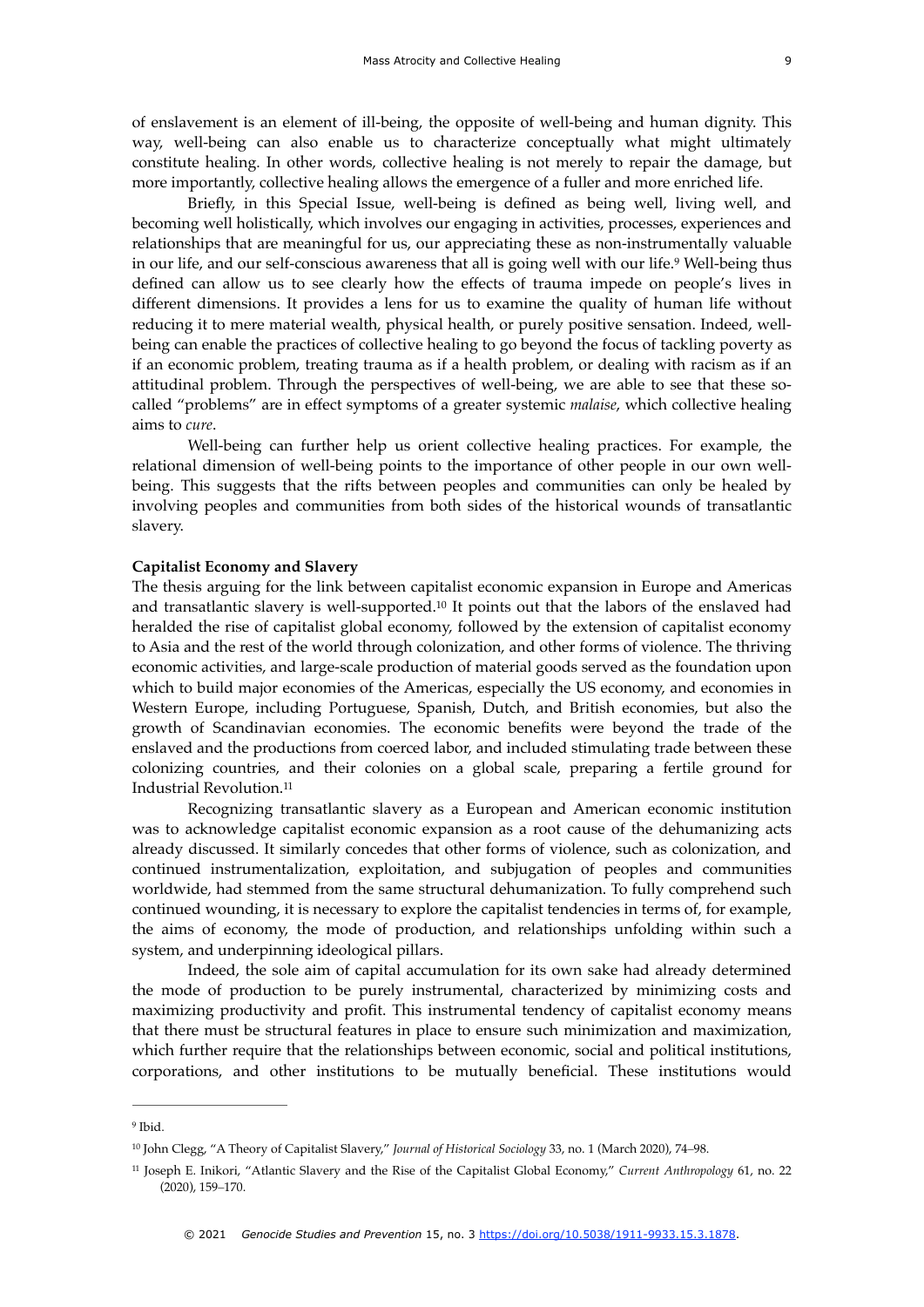converge and contrive in pursuit of materialistic gains. Within such a structure, human beings are only valued in accordance with their role in the economic engine rather than appreciated as whole persons. The result is not only the impersonal nature of relationships within institutions but also that people are alienated from the meaningfulness of their work.

Furthermore, for the sake of minimizing costs and maximizing profit, capitalist system has already prefigured that some people must be exploited, where their needs and well-being are minimized, and their productivity maximized. The raison-d'être of capitalist economy requires the ideology of human hierarchy, fabricated using excuses, such as skin color, religion, ethnicity, gender, geographical location, cultural history, and more. This is the same ideology mobilized to enable the enslavement of Africans and indigenous communities, but now in different pretexts, beyond the colors of our skin. Hence, despite the abolition of slavery and the end of colonialism, the same structural force and institutional practices underlying slavery and colonization have remained.

The capitalist structure has a built-in mechanism to polarize, permitting those in the position of power to coerce and exploit those who are vulnerable. Many communities have been made vulnerable through capitalist manipulation, as we have seen through the transatlantic slavery, and colonial invasion and occupation. It is hardly surprising that the most economically developed countries in the West are those who have profited, during early modernity, from transatlantic slavery, and colonial occupations, albeit in different ways. The countries and lands from which the enslaved Africans and indigenous peoples were drawn, the regions from which the natural resources were looted, and the places that provided the enslavers and colonists with laborers and products, and commodities are the same countries that are economically under-developed, the same lands that are riddled with poverty and deprivation, and the same places dominated by violent conflicts and other communal challenges.

It is thus key to collective healing that we closely examine the root causes of mass trauma and the various manifestations of their legacies. Otherwise, all efforts would barely address the symptoms, rather than aim at treating or curing the "disease" as discussed earlier. For instance, the current climate emergencies and ecological crises are illustrations that the capitalist system has extended the structure of hierarchy to beyond the human realm. It treats all other beings in nature as means for the sake of wealth accumulation. This link between collective healing of the wounds of transatlantic slavery and healing the wounds humans have inflicted on our planet Earth can thus be proposed.

#### **Collective Healing: Meanings, Opportunities, and Challenges**

This Special Issue consists of five articles, each addressing a particular dimension of the theme explored.

The first is effectively a normative inquiry. In "Collective Healing: Towards a Conceptual Framework," Garrett Thomson develops a four-fold framework for understanding collective healing. He argues that healing must be a holistic and collective endeavor involving distinct processes, including coming to terms with historical woundedness, working through the resulting trauma and its harmful psychological effects, and reconciling towards more congenial and humanizing relationships. It further critiques the individualistic tendency in the dominant methodological approach to dealing with trauma and suggests that the societal features under structural dehumanization must also be confronted as part of our collective healing.

The next two articles explore the legacies of transatlantic slavery, evaluate their persistent harms, and discuss how existing approaches might contribute to collective healing. In "Legacies of Slavery and their Enduring Harms," Scherto Gill outlines the legacies of slavery from an interdisciplinary perspective and makes a distinction between the legacies of slavery and their persisting damages on the relevant peoples, communities, and regions. This distinction can help situate the pains and sufferings of historical traumas within contemporary structural dehumanization that tends to perpetuate these harms. In "Collective Healing to Address Legacies of Transatlantic Slavery: Opportunities and Challenges," Scherto Gill and Garrett Thomson draw on the insights from the previous two articles and use the four-fold framework for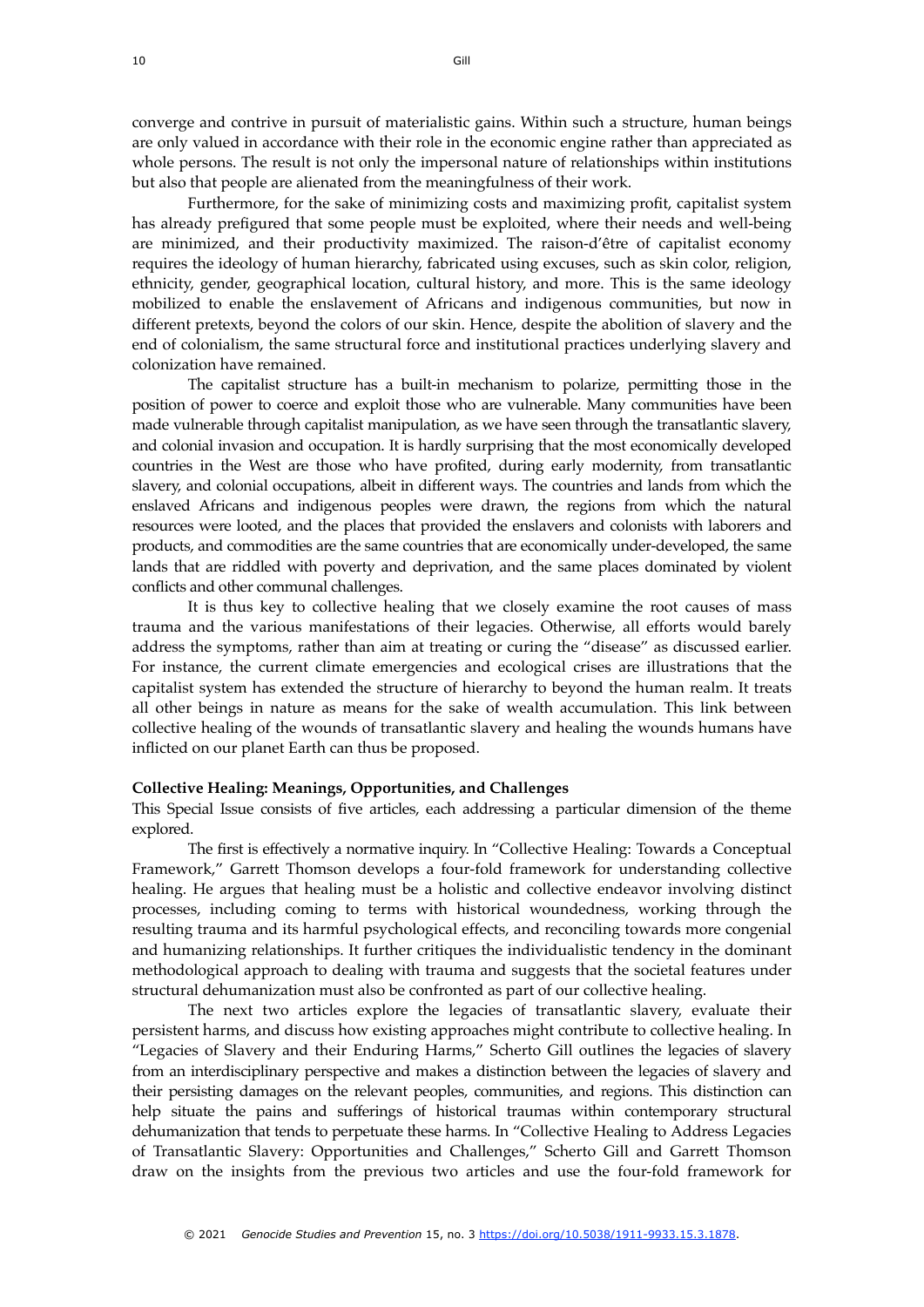understanding collective healing as a conceptual compass to critically review existing collective healing practices and discuss the relevant challenges along each of these dimensions.

The last two articles examine the conditionalities and possibilities of collective healing. In "The United States and Genocide: The Cases of Native and African Americans," Benjamin Bowser, Carl Word, and Kate Shaw make a case that transatlantic trade of enslaved Africans, slavery, and the elimination of Native peoples in the North America were primarily acts of genocide. They do so by detailing the intention, the level and scale of brutality, and the sheer number of people thus murdered. They then demonstrate that the same racist ideologies that once made mass killing of enslaved Africans and indigenous peoples possible have remain in place, sustaining contemporary racism in the US. Focusing the remainder of the discussion on the potentials of counselling as an approach to healing the traumas experienced presently by the relevant groups and communities, this essay opens a novel space for dialogue about the possibility of shifting the culture of US institutions towards more just and more caring.

Finally, in "A Dance of Shadows and Fires," Brandon Hamber and Ingrid Palmary draw on various contexts of historical mass atrocity, including transatlantic slavery, colonial oppression, apartheid, violence against women during wars, holocaust, and the Rwanda genocide, to critically interrogate the effectiveness of collective healing. They first problematize the complex political, psychological, and cultural processes involved in addressing the intergenerational trauma. Then, by taking a closer look at practices aimed at collective healing, such as truth commissions, reparation, public apology, political forgiveness, remembrance, and conventional and restorative justice, they question how these practices might result in collective healing, especially when evaluating the effectiveness of such practices from the perspectives of those who have continued to suffer pains and losses across the generations. The essay evokes that the survivors and their descendants of mass atrocity can only experience healing relevant to their lives in the present socio-economic and political situations. Through case analyses, the authors stress that the structural conditions are imperative in determining how societies can address past violence, and how peoples from both sides of mass atrocities can receive and accept healing. Furthermore, it raises a critical question: can historical wound, such as the brutality of transatlantic slavery, be healed? In many cases, according to the essay, the past "takes on a life of its own," shaped and reshaped by the present memories, manners of remembering, and by the ever-evolving process of shared meaning-making. It concludes that collective healing, conceived as "real transformation," can only happen when there is shift of our economic and political system towards more humanizing.

While multidisciplinary scholarship continues to raise critical voices about the harrowing sociocultural, economic, political, and ethical consequences of leaving the wounds of transatlantic slavery unhealed and the legacies unaddressed, close examination and focused study and research about collective healing remain wanting. New waves of interpersonal and intergroup racism, and internalized racism amongst people of darker skin tones are once again plaguing many societies, including those in the African continent, Europe, and the Americas. The *Black Lives Matter* movement and other grassroots movements are demanding more action towards collective healing.

As demonstrated, this Special Issue is underpinned by a deep concern with conceptual issues surrounding mass atrocities and their aftermath, but equally with methodological approaches and practices of collective healing. In understanding deeply the woundedness, pains, and sufferings following mass brutality, each of these articles adopts a particular conceptual, critical, ethical, and methodological lens and evokes a shift from purely trauma-informed inquiries to healing-focused investigations. Together, they call for a more integral approach to considering pathways to collective healing, including acknowledging mass historical dehumanization, their root causes and legacies, their impacts on peoples, and communities, such as cultural and intergenerational traumas, and other harmful effects, including racism, polarization, and exploitation.

A resounding conclusion from all articles in this collection, and from both conceptual analysis and desk-based "landscaping," is that without systemic transformation, without integrating historical, psychosocial, political, economic, cultural, and communal processes, and without